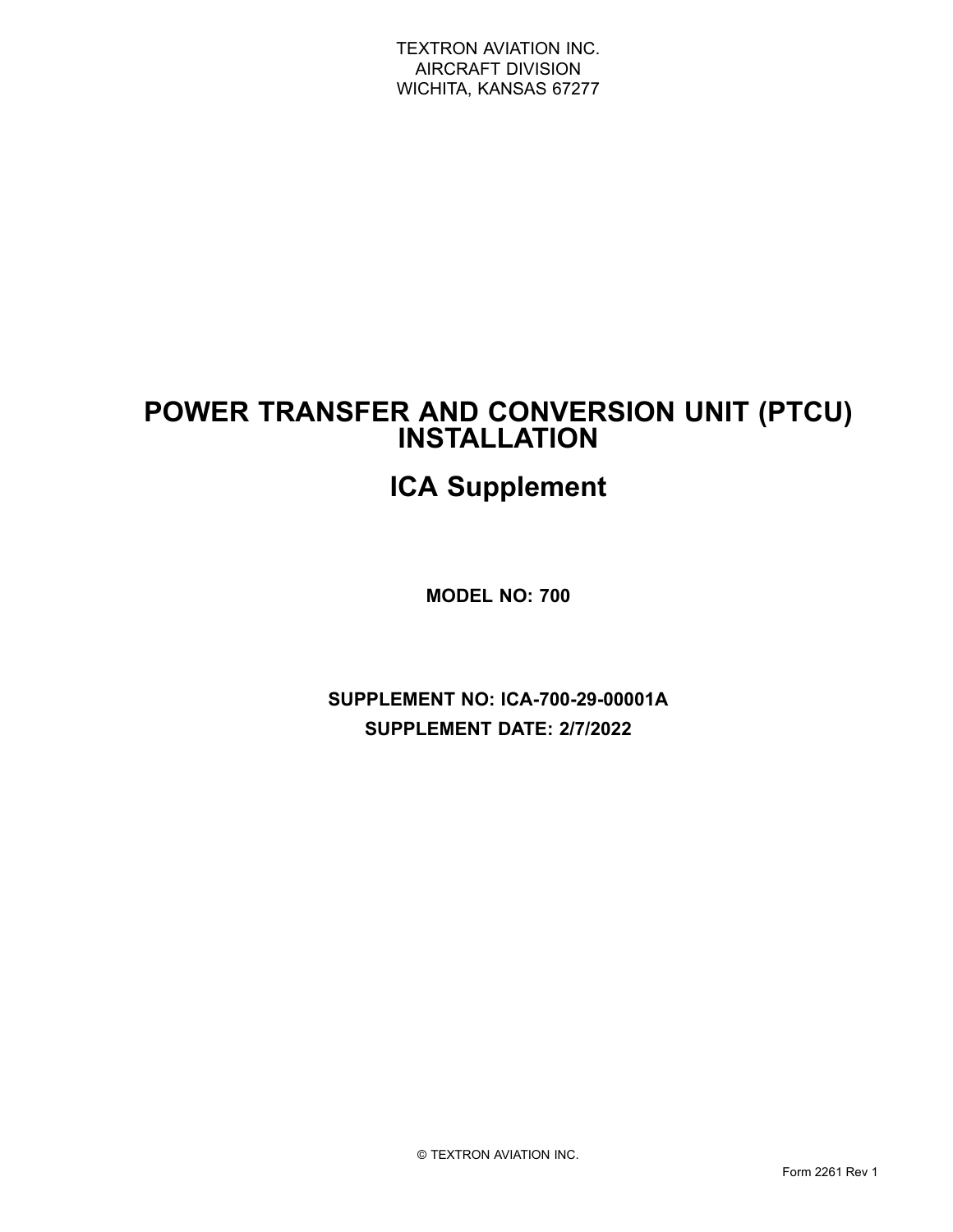#### **REVISIONS**

| ICA-700-29-00001                         |                                                                                                                                                                    | Rev: A                                                                                                                                            | Date: Feb 7/2022 |  |  |
|------------------------------------------|--------------------------------------------------------------------------------------------------------------------------------------------------------------------|---------------------------------------------------------------------------------------------------------------------------------------------------|------------------|--|--|
| <b>ICA Summary</b>                       |                                                                                                                                                                    | Pages 1-4                                                                                                                                         |                  |  |  |
|                                          |                                                                                                                                                                    |                                                                                                                                                   |                  |  |  |
| <b>Manuals Affected</b>                  |                                                                                                                                                                    | <b>Description</b>                                                                                                                                | <b>Title</b>     |  |  |
|                                          | Model 700 Electrical Wiring Interconnect System (EWIS) Manual                                                                                                      |                                                                                                                                                   |                  |  |  |
| ٠                                        | This ICA supplement was incorporated in Revision 2 of the Model 700 Electrical Wiring Interconnect<br>System (EWIS) Manual rendering this ICA Supplement Obsolete. |                                                                                                                                                   |                  |  |  |
|                                          | Model 700 Airworthiness Limitations Manual                                                                                                                         |                                                                                                                                                   |                  |  |  |
| $\bullet$                                | This ICA supplement was incorporated in Revision 2 of the Model 700 Airworthiness Limitations Manual<br>rendering this ICA Supplement Obsolete.                    |                                                                                                                                                   |                  |  |  |
| Maintenance Manual                       |                                                                                                                                                                    |                                                                                                                                                   |                  |  |  |
|                                          | This ICA supplement was incorporated in Revision 1 of the Model 700 Maintenance Manual rendering<br>this ICA Supplement Obsolete.                                  |                                                                                                                                                   |                  |  |  |
| Appendix A: Illustrated Parts<br>Catalog |                                                                                                                                                                    |                                                                                                                                                   |                  |  |  |
| ٠                                        |                                                                                                                                                                    | This ICA supplement was incorporated in Revision 1 of the Model 700 Illustrated Parts Catalog<br>rendering this ICA Supplement Appendix Obsolete. |                  |  |  |
| Appendix B: Wiring Diagram<br>Manual     |                                                                                                                                                                    |                                                                                                                                                   |                  |  |  |
| ٠                                        | This ICA supplement was incorporated in Revision 1 of the Model 700 Wiring Diagram Manual<br>rendering this ICA Supplement Appendix Obsolete.                      |                                                                                                                                                   |                  |  |  |

| ICA-700-29-00001                                                | $Rev: -$               | Date: Dec 12/2019                                                        |
|-----------------------------------------------------------------|------------------------|--------------------------------------------------------------------------|
| <b>ICA Summary</b>                                              | Pages 1-8              |                                                                          |
| <b>Manuals Affected</b>                                         | <b>Description</b>     | <b>Title</b>                                                             |
| Model 700 Electrical Wiring                                     | Introduction<br>page 1 | List of Revisions                                                        |
| Interconnect System (EWIS)                                      | 20-00-00 page          | <b>EWIS Standard Practices - General</b>                                 |
| <b>Manual Revision 2</b>                                        | 20-60-15 page          | Wire Harness Installation - Maintenance Practices                        |
| <b>NOTE:</b>                                                    | 20-70-05 page          | <b>EWIS Identification - Maintenance Practices</b>                       |
| Refer to the Model 700<br><b>Electrical Wiring Interconnect</b> | 20-75-05 page          | Electrical Connectors - Maintenance Practices                            |
| System Manual Revision 2<br>and above.                          | 20-75-25 page          | Sleeving, Heat Shrinkable Tubing, and Conduit -<br>Maintenance Practices |
|                                                                 | 24-60-00 page          | Electrical Load Analysis - Description and Operation                     |

•Added revision 2 of the Electrical Wiring Interconnect System (EWIS) Manuall.

•• Made minor revisions to the Tool and Equipment table, updated figure callouts, added additiona connectors and corresponding information.

•Electrical Load Analysis updates for the PTCU on Table 1, 11, and 27, ATA 24-60-00.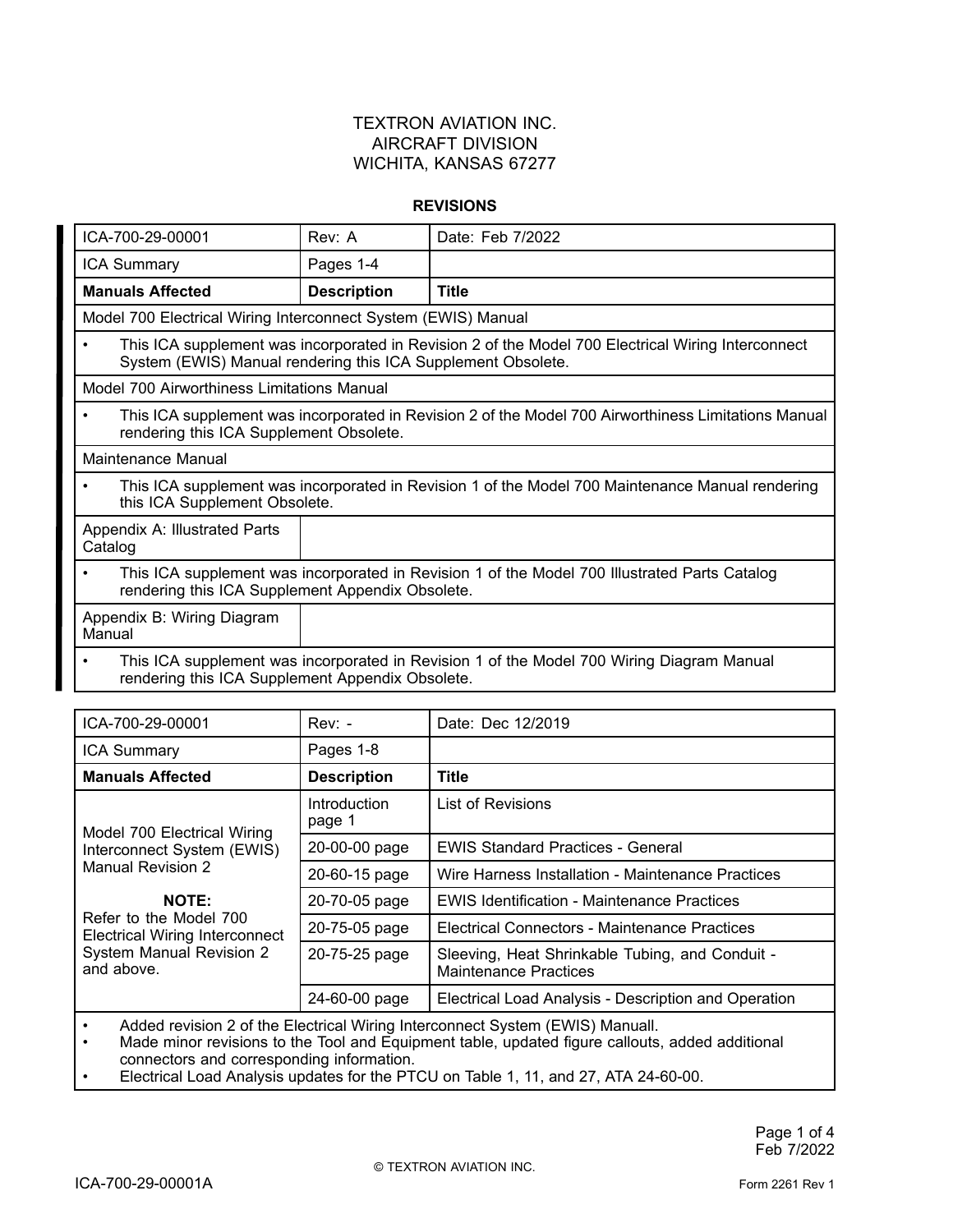|                                                                                                                                                                                                                                                                                                                                                                                                                                                      | Introduction<br>page 1                                                                                                                                                           | <b>List of Revisions</b>                                                                |  |  |
|------------------------------------------------------------------------------------------------------------------------------------------------------------------------------------------------------------------------------------------------------------------------------------------------------------------------------------------------------------------------------------------------------------------------------------------------------|----------------------------------------------------------------------------------------------------------------------------------------------------------------------------------|-----------------------------------------------------------------------------------------|--|--|
|                                                                                                                                                                                                                                                                                                                                                                                                                                                      | 4-10-01 pages<br>$1 - 28$                                                                                                                                                        | Airworthiness Limitations Inspection Time Limits                                        |  |  |
| Model 700 Airworthiness                                                                                                                                                                                                                                                                                                                                                                                                                              | 4-12-00 pages<br>$1 - 4$                                                                                                                                                         |                                                                                         |  |  |
| <b>Limitations Manual Revision 2</b><br><b>NOTE:</b>                                                                                                                                                                                                                                                                                                                                                                                                 | 4-12-MD pages<br>$1 - 2$                                                                                                                                                         | Airworthiness Limitations Inspection Documents                                          |  |  |
| Refer to the Model 700<br><b>Airworthiness Limitations</b>                                                                                                                                                                                                                                                                                                                                                                                           | 4-12-ME page 1                                                                                                                                                                   |                                                                                         |  |  |
| Manual Revision 2 and above.                                                                                                                                                                                                                                                                                                                                                                                                                         | 4-12-MF page 1                                                                                                                                                                   |                                                                                         |  |  |
|                                                                                                                                                                                                                                                                                                                                                                                                                                                      | 4-12-MG page 1                                                                                                                                                                   |                                                                                         |  |  |
|                                                                                                                                                                                                                                                                                                                                                                                                                                                      | 4-12-MH page 1                                                                                                                                                                   |                                                                                         |  |  |
|                                                                                                                                                                                                                                                                                                                                                                                                                                                      | 4-12-MK page 1                                                                                                                                                                   |                                                                                         |  |  |
|                                                                                                                                                                                                                                                                                                                                                                                                                                                      | 4-12-NF page 1                                                                                                                                                                   |                                                                                         |  |  |
| Added revision 2 of the Airworthiness Limitations Manual.<br>Removed 80 hours from Inspection Document 4-12-MD, 4-12ME, 4-12MF, 4-12-MG, 4-12-MH, and<br>$\bullet$<br>4-12-MK to align with MSG-3 intervals.<br>Removed SCPTCU from Task Title 24-60-00-710 to cover all airplane serials.<br>Serialized tasks specific to the Power Transfer Unit (PTU) and Power Transfer Conversion Unit (PTCU)<br>Added inspection tasks necessary for the PTCU. |                                                                                                                                                                                  |                                                                                         |  |  |
| Maintenance Manual                                                                                                                                                                                                                                                                                                                                                                                                                                   | 5-50-00 pages<br>$1 - 13$                                                                                                                                                        | Unscheduled Maintenance Checks                                                          |  |  |
| Added unscheduled maintenance check to contact Honeywell Aerospace after PTCU Hydraulic<br>$\bullet$<br>Generator Mode Operation.                                                                                                                                                                                                                                                                                                                    |                                                                                                                                                                                  |                                                                                         |  |  |
| Maintenance Manual                                                                                                                                                                                                                                                                                                                                                                                                                                   | 24-40-00 pages<br>201-203                                                                                                                                                        | <b>External Electrical Power - Maintenance Practices</b>                                |  |  |
| $\bullet$                                                                                                                                                                                                                                                                                                                                                                                                                                            | Added a Caution for PTCU Operation while using external power.                                                                                                                   |                                                                                         |  |  |
| Maintenance Manual                                                                                                                                                                                                                                                                                                                                                                                                                                   | 24-60-00 pages<br>501-513                                                                                                                                                        | DC Electrical Load Distribution - Adjustment/Test                                       |  |  |
|                                                                                                                                                                                                                                                                                                                                                                                                                                                      |                                                                                                                                                                                  | Revised Chapter 4 Task 24-60-00-710 to remove SCPTCU from title to cover all airplanes. |  |  |
| Maintenance Manual                                                                                                                                                                                                                                                                                                                                                                                                                                   | 24-60-11 pages<br>401-405                                                                                                                                                        | DC Power Junction Box Printed Circuit Board (PCB) -<br>Removal/Installation             |  |  |
| Serialized the different names for PCBs NZ115 and NZ215.<br>$\bullet$                                                                                                                                                                                                                                                                                                                                                                                |                                                                                                                                                                                  |                                                                                         |  |  |
| <b>Maintenance Manual</b>                                                                                                                                                                                                                                                                                                                                                                                                                            | 24-60-11 pages<br>501-536                                                                                                                                                        | DC Power Junction Box Printed Circuit Board (PCB) -<br>Adjustment/Test                  |  |  |
|                                                                                                                                                                                                                                                                                                                                                                                                                                                      | Added serialization for the HYD CTL SCPTCU (NZ115 Left, NZ215 Right) PCB Check.<br>Added the HYD CONTROL (Airplanes -0017 and -0022 and On) (NZ115 Left, NZ215 Right) PCB Check. |                                                                                         |  |  |
| <b>Maintenance Manual</b>                                                                                                                                                                                                                                                                                                                                                                                                                            | 29-00-00 pages<br>$1 - 2$                                                                                                                                                        | Hydraulic Power - General                                                               |  |  |
| Updated the Tools and Equipment List.<br>$\bullet$                                                                                                                                                                                                                                                                                                                                                                                                   |                                                                                                                                                                                  |                                                                                         |  |  |
| <b>Maintenance Manual</b>                                                                                                                                                                                                                                                                                                                                                                                                                            | 29-00-00 page<br>201-205                                                                                                                                                         | Hydraulic Power - Maintenance Practices                                                 |  |  |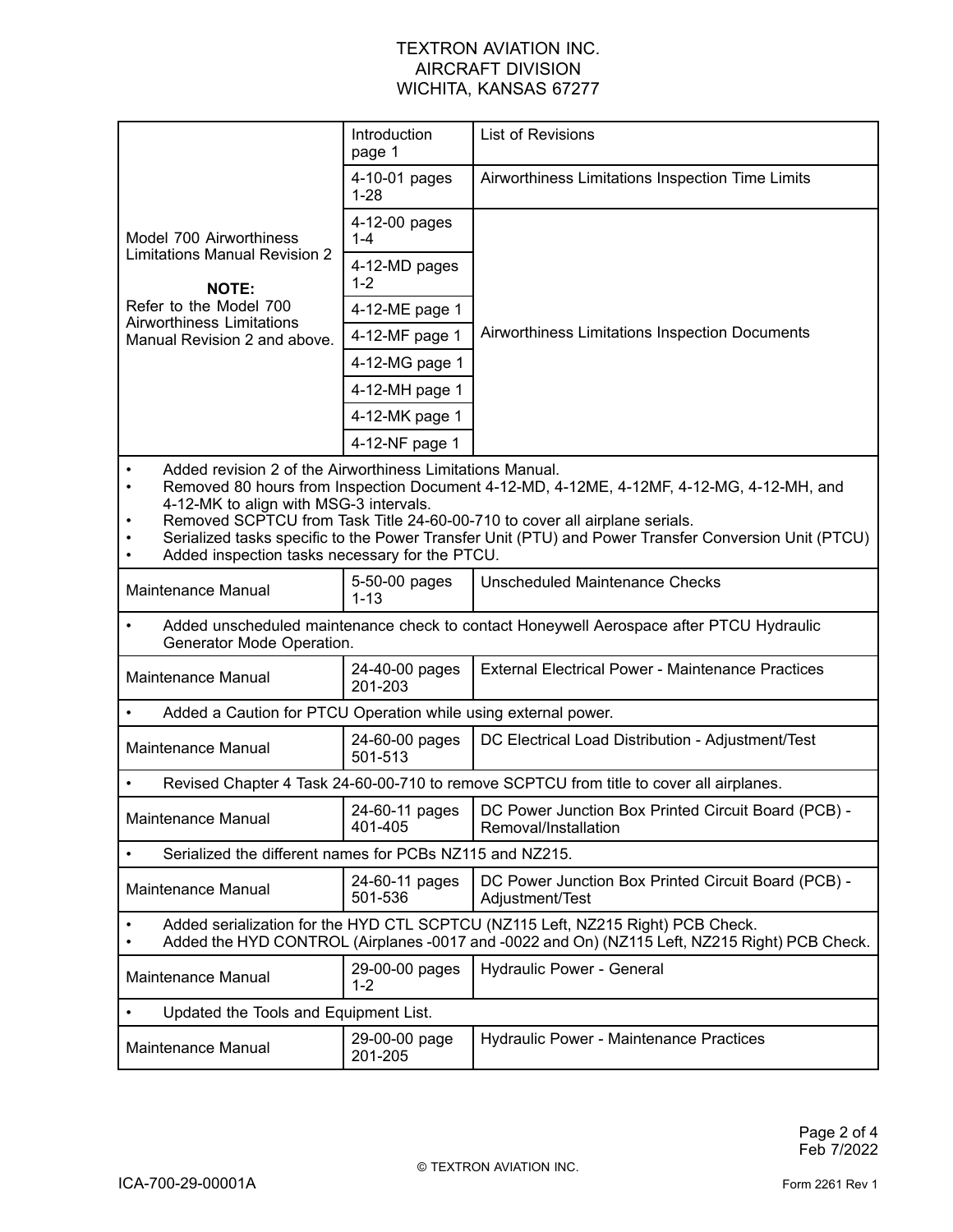| Added a Caution for PTCU Generator Mode Operation.<br>$\bullet$                                                                                                                                                                                                                                                                                                                                                                                                                  |                                                                                                                                                                                    |                                                                                                    |  |  |  |
|----------------------------------------------------------------------------------------------------------------------------------------------------------------------------------------------------------------------------------------------------------------------------------------------------------------------------------------------------------------------------------------------------------------------------------------------------------------------------------|------------------------------------------------------------------------------------------------------------------------------------------------------------------------------------|----------------------------------------------------------------------------------------------------|--|--|--|
| Maintenance Manual                                                                                                                                                                                                                                                                                                                                                                                                                                                               | 29-10-00 pages<br>$1 - 12$                                                                                                                                                         | Main Hydraulic System - Description and Operation                                                  |  |  |  |
| $\bullet$                                                                                                                                                                                                                                                                                                                                                                                                                                                                        | Revised pageblock for Power Transfer Unit (PTU) Airplanes -0001 thru -0016 and -0018 thru -0021 and<br>Power Transfer and Conversion Unit (PTCU) Airplanes -0017 and -0022 and On. |                                                                                                    |  |  |  |
| Maintenance Manual                                                                                                                                                                                                                                                                                                                                                                                                                                                               | 29-10-00 pages<br>501-533                                                                                                                                                          | Main Hydraulic System - Adjustment/Test                                                            |  |  |  |
| $\bullet$                                                                                                                                                                                                                                                                                                                                                                                                                                                                        | Task 29-10-00-712 Power Transfer Unit (PTU) Operational Check serialized Airplanes -0001 thru<br>-0016 and -0018 thru -0021.                                                       |                                                                                                    |  |  |  |
| Maintenance Manual                                                                                                                                                                                                                                                                                                                                                                                                                                                               | 29-10-00 pages<br>601-612                                                                                                                                                          | Main Hydraulic System - Inspection/Check                                                           |  |  |  |
| Removed Chapter 4 task tag 29-10-00-715 from Power Transfer Unit (PTU) CAS Operational Check.<br>$\bullet$<br>Adds Task 29-10-00-717 Power Transfer and Conversion Unit (PTCU) Operational Check (Airplanes<br>$\bullet$<br>-0017 and -0022 and On).<br>Adds Task 29-10-00-963 Power Transfer and Conversion Unit (PTCU) Discard (Airplanes -0017 and<br>$-0022$ and On).<br>Adds Task 29-10-00-964 Breather Desiccator Discard (Airplanes -0017 and -0022 and On).<br>$\bullet$ |                                                                                                                                                                                    |                                                                                                    |  |  |  |
| Maintenance Manual                                                                                                                                                                                                                                                                                                                                                                                                                                                               | 29-10-55 pages<br>401-405                                                                                                                                                          | Power Transfer Unit (PTU) - Removal/Installation                                                   |  |  |  |
| $\bullet$                                                                                                                                                                                                                                                                                                                                                                                                                                                                        |                                                                                                                                                                                    | Adds serial to pageblock for Airplanes -0001 thru -0016 and -0018 thru -0021.                      |  |  |  |
|                                                                                                                                                                                                                                                                                                                                                                                                                                                                                  | 29-10-56 pages<br>101-105                                                                                                                                                          | Power Transfer and Conversion Unit (PTCU) -<br>Troubleshooting                                     |  |  |  |
| Maintenance Manual                                                                                                                                                                                                                                                                                                                                                                                                                                                               | 29-10-56 pages<br>401-408                                                                                                                                                          | Power Transfer and Conversion Unit (PTCU) -<br>Removal/Installation                                |  |  |  |
|                                                                                                                                                                                                                                                                                                                                                                                                                                                                                  | 29-10-56 pages<br>501-522                                                                                                                                                          | Power Transfer and Conversion Unit (PTCU) -<br>Adjustment/Test                                     |  |  |  |
|                                                                                                                                                                                                                                                                                                                                                                                                                                                                                  | 29-10-57 pages<br>401-403                                                                                                                                                          | <b>Breather Desiccator - Removal/Installation</b>                                                  |  |  |  |
| Adds the Power Transfer and Conversion Unit (PTCU) system.<br>$\bullet$                                                                                                                                                                                                                                                                                                                                                                                                          |                                                                                                                                                                                    |                                                                                                    |  |  |  |
| Maintenance Manual                                                                                                                                                                                                                                                                                                                                                                                                                                                               | 42-10-01 pages<br>501-566                                                                                                                                                          | Garmin G5000 Integrated Avionics System LRU Software<br>Version 37 Configuration - Adjustment/Test |  |  |  |
| Updates Cessna Longitude CMC Viewer SD card data.                                                                                                                                                                                                                                                                                                                                                                                                                                |                                                                                                                                                                                    |                                                                                                    |  |  |  |
| Appendix A: Illustrated Parts<br>Catalog                                                                                                                                                                                                                                                                                                                                                                                                                                         | Refer to<br>Appendix A,<br>Table 1.                                                                                                                                                |                                                                                                    |  |  |  |
| Appendix B: Wiring Diagram                                                                                                                                                                                                                                                                                                                                                                                                                                                       | 29-10-01 Figure<br>02 pages 0-19                                                                                                                                                   | <b>Hydraulic System</b>                                                                            |  |  |  |
| Manual                                                                                                                                                                                                                                                                                                                                                                                                                                                                           | 29-10-02, Figure<br>01 pages 0-1                                                                                                                                                   | Power Transfer and Conversion Unit                                                                 |  |  |  |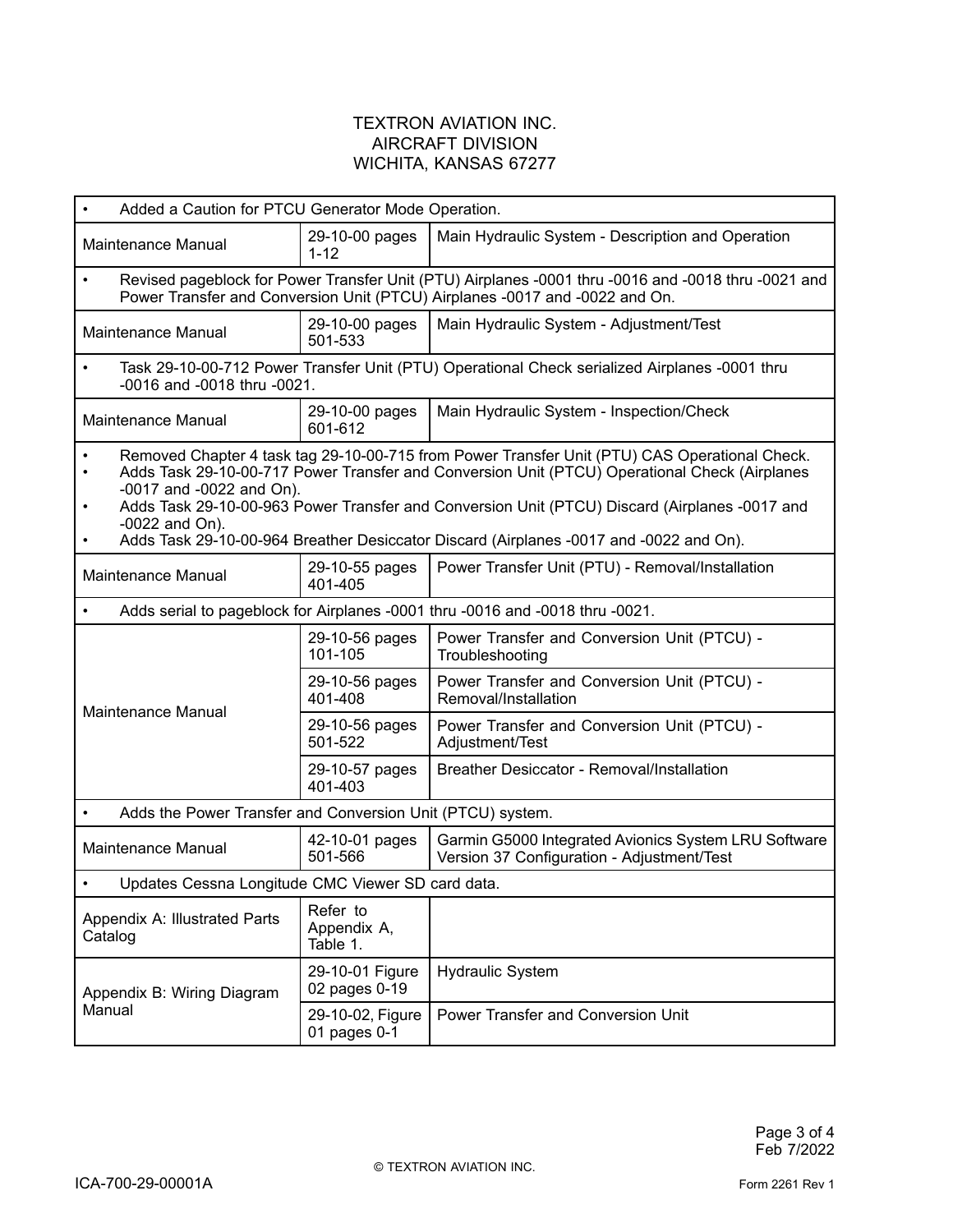#### **1. ICA Obsolescence**

A. This publication and its contents have been incorporated into the applicable manuals in the revisions noted above. Refer to the most current revision of the manuals listed above for the most up to date Instructions for Continued Airworthiness.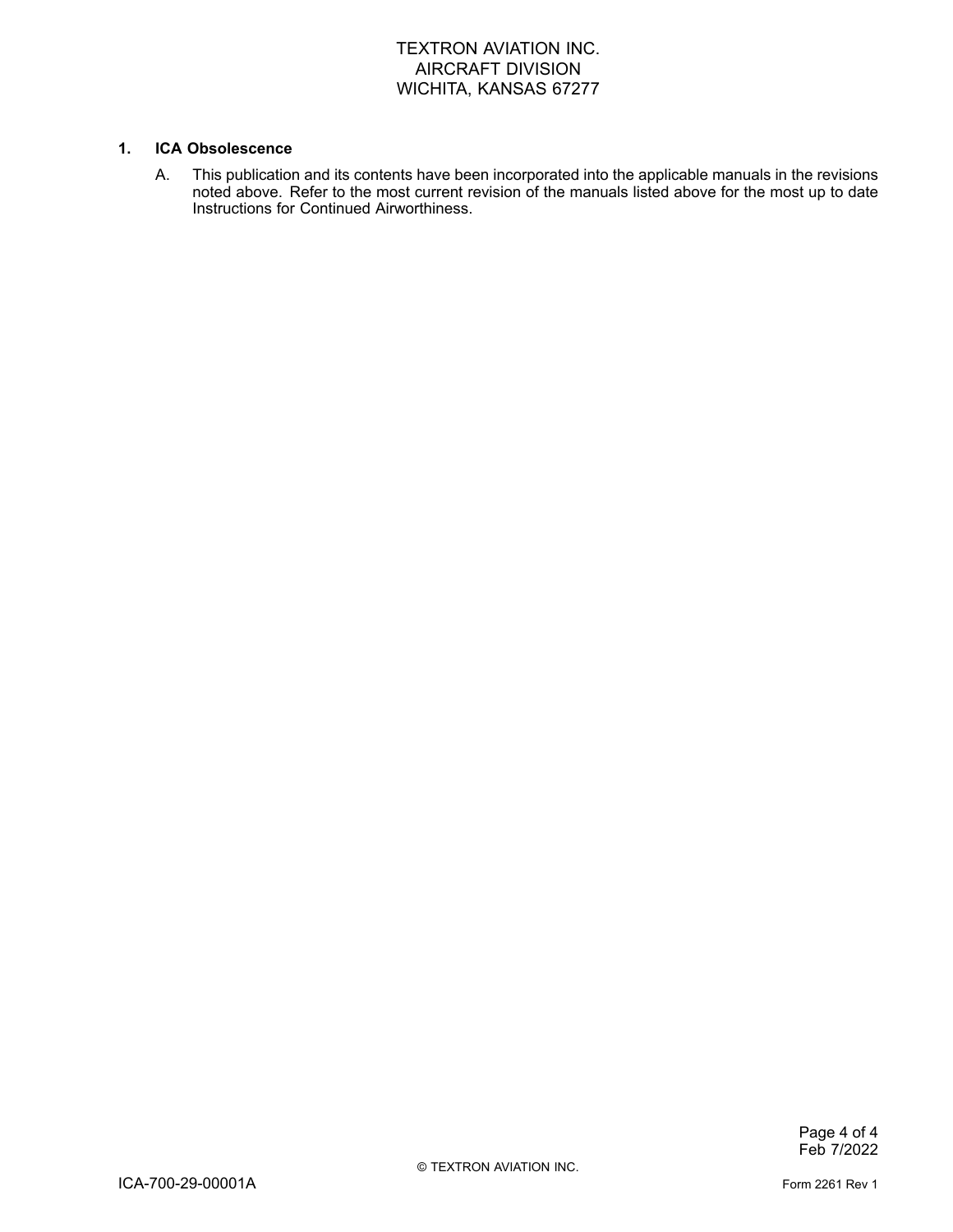## **SUPPLEMENT NO: ICA-700-29-00001A**

## **APPENDIX A: ILLUSTRATED PARTS CATALOG**

**2. This ICA supplement was incorporated in Revision 1 of the Model 700 Illustrated Parts Catalog rendering this ICA Supplement Appendix Obsolete.**